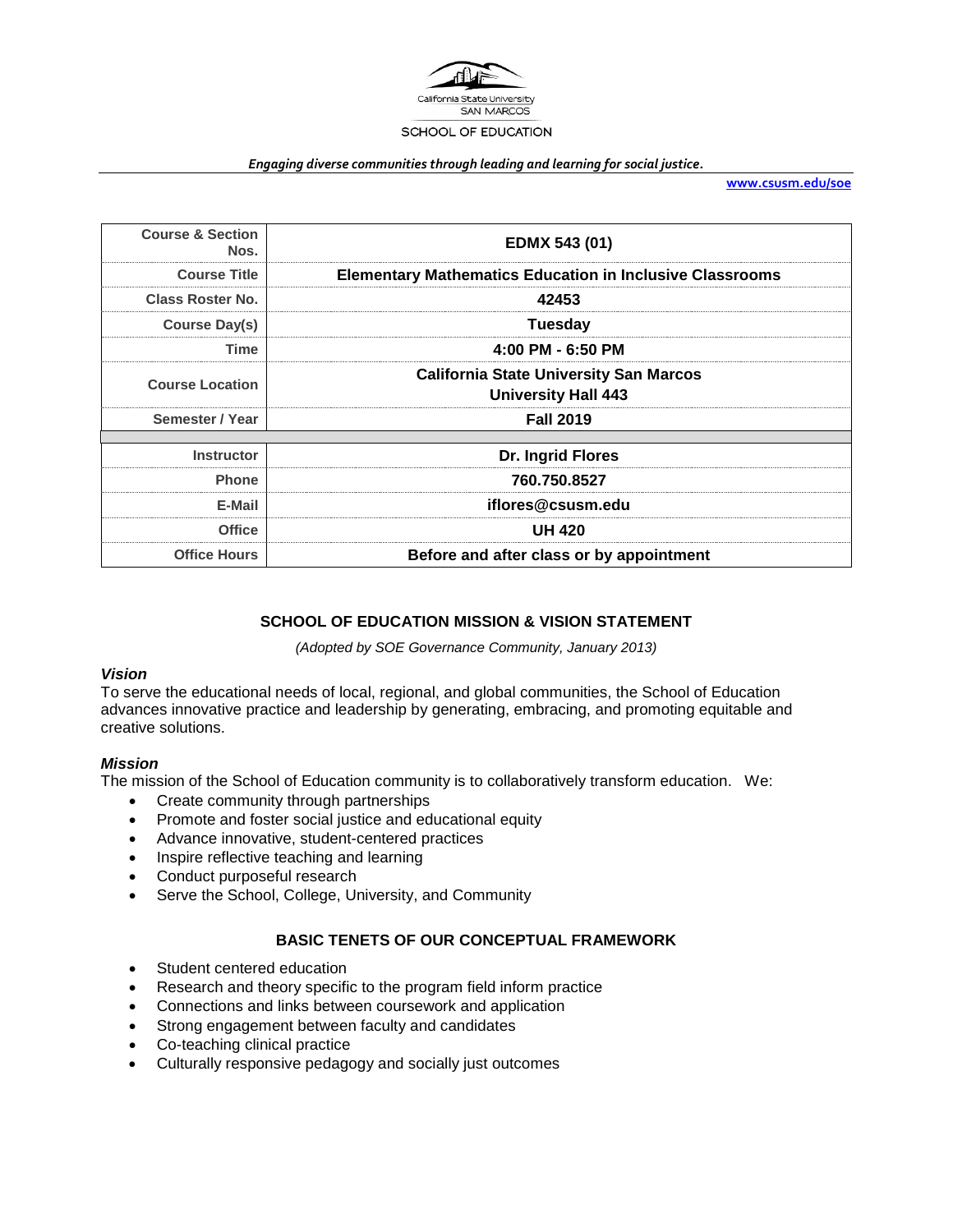## **TABLE OF CONTENTS**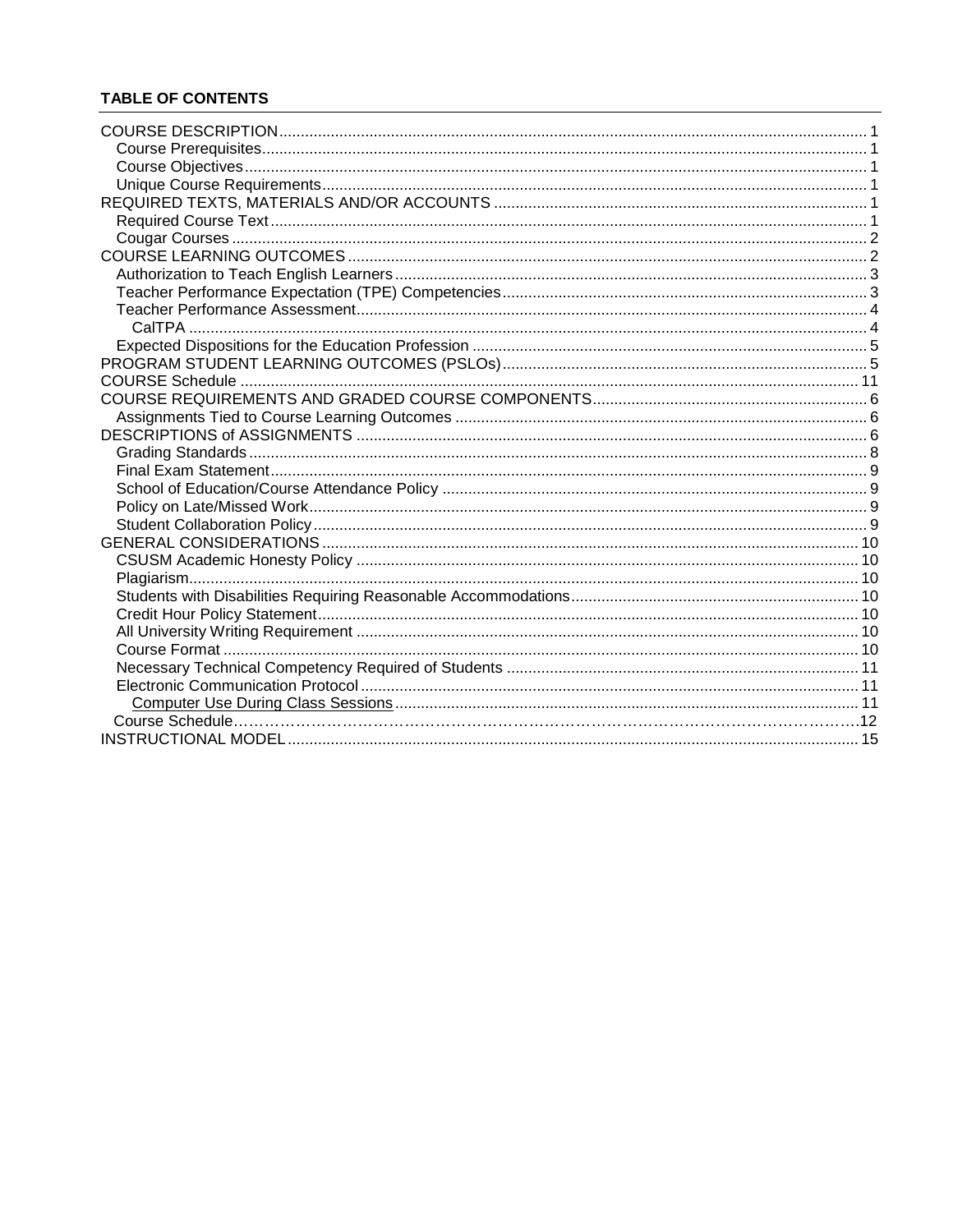## **COURSE DESCRIPTION**

Focuses on curriculum development, methods, techniques, materials, planning, organization, and assessment in various elementary school curricula, and curriculum integration in mathematics. Methods of cross-cultural language and academic development will be integrated into the course. Requires participation/observation in the public schools. - Catalog description

Learning to teach mathematics well is challenging and, therefore, this course will only begin your education in learning how to teach mathematics. This course is but one stage in your process of becoming a mathematics teacher. We are expected to: (a) deepen our understanding of the mathematics taught at the elementary level, including such topics as place value, base systems, number theory, fractions, proportions, statistics, and algebra, (b) develop an understanding of the current issues and best practices in mathematics education, (c) develop a familiarity with the California mathematics and Common Core State standards, (d) develop an understanding of children's content specific thinking, (e) learn to teach content specific concepts using effective and appropriate strategies, including the educational use of technology, (f) practice how to teach for mathematical understanding, and (g) develop strategies to create a classroom environment that promotes the investigation and growth of mathematical ideas and to ensure the success of all students in multi-cultural settings – Course Instructor

### <http://www.csusm.edu/catalog/documents/2016-2018/CSUSM-2016-2018-Catalog.pdf>

### **Course Prerequisites**

Admission to the Multiple Subject Credential Program

### **Course Objectives**

The course objectives are fourfold:

- To develop and demonstrate understanding of theory, methodology, and assessment of mathematics in integrated and inclusive elementary classrooms in alignment with the *California Common Core State Standards - Mathematics*.
- To provide a comprehensive overview of the objectives, skills, concepts, materials, methods, technology, and dispositions necessary to teach mathematics to elementary school children
- To demonstrate competence in instructional methods, techniques, lesson planning, curriculum development, organization and assessment in mathematics education.
- To learn to teach mathematics through a student-centered, inquiry-based approach to learning with attention to meeting the academic needs of all students.

#### **Unique Course Requirements**

Access to elementary students for mathematics teaching practice and for observations

## **REQUIRED TEXTS, MATERIALS AND/OR ACCOUNTS**

#### **Required Course Text**

Van De Walle, J. A., Karp, K. S., & Bay-Williams, J. M. (2013). *Elementary and middle school mathematics: Teaching developmentally* (8th ed). Boston: Pearson. ISBN: 978-0-13-261226-5

*The weekly course readings are found in the Course Schedule at the end of this syllabus.*

Web site for Blackline Masters suggested in the course text: [http://wps.ablongman.com/ab\\_vandewalle\\_math\\_6/54/13858/3547876.cw/index.html](http://wps.ablongman.com/ab_vandewalle_math_6/54/13858/3547876.cw/index.html)

### **Required Course Resources\*\***

California Department of Education (2010). *California's Common Core State Standards for Mathematics*. Sacramento. CDE: Author <http://www.cde.ca.gov/be/st/ss/documents/ccssmathstandardaug2013.pdf>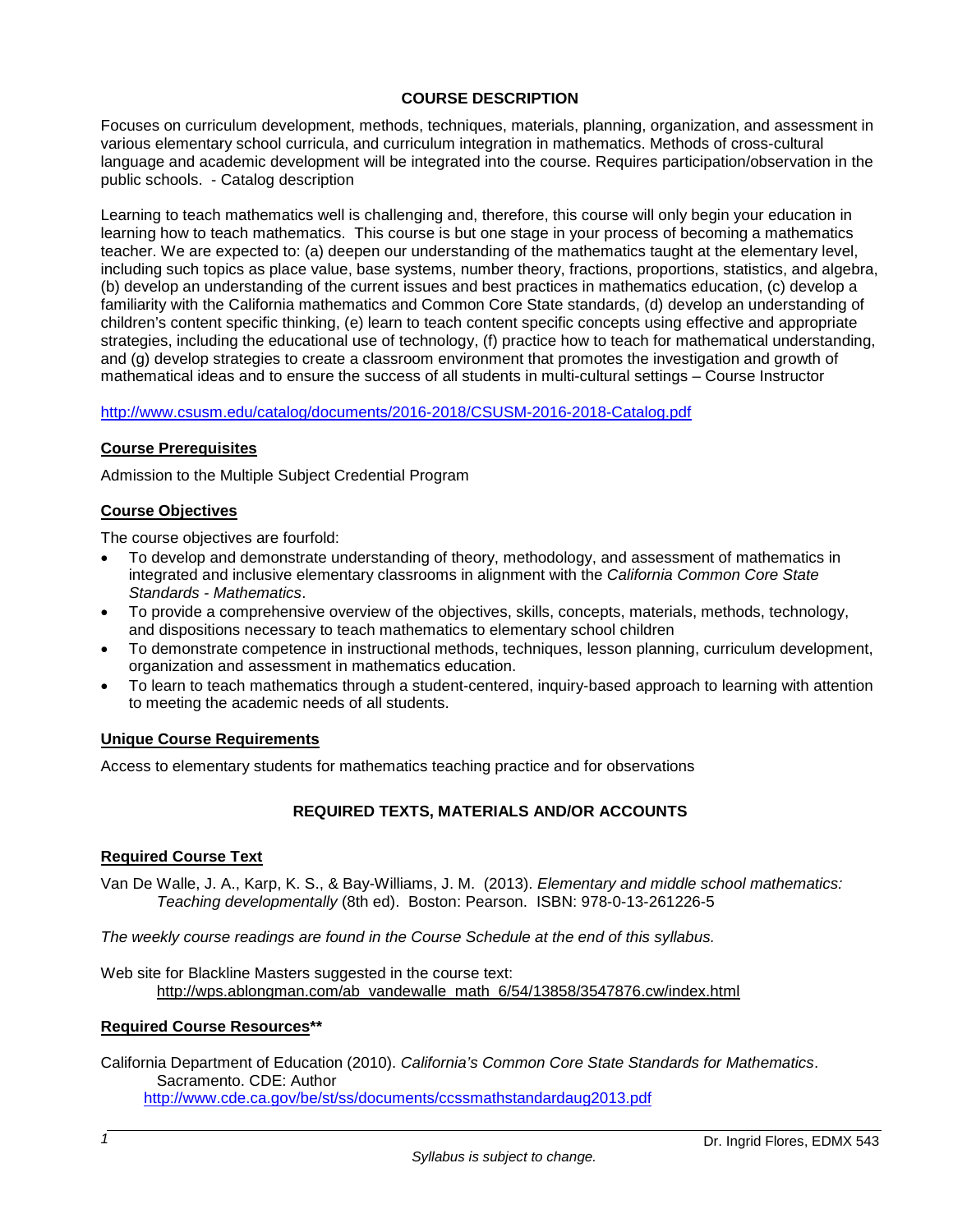California Department of Education (2013). Draft *mathematics framework for California public schools, kindergarten through grade twelve*. Sacramento, CA: Author.

<http://www.cde.ca.gov/ci/ma/cf/draft2mathfwchapters.asp>

*You are required to access the following Web sites for this course. They provide interactive resources for you to use in you math curriculum planning*

National Council of Teachers of Mathematics (NCTM): [http://www.nctm.org/Standards-and-Positions/Principles](http://www.nctm.org/Standards-and-Positions/Principles-and-Standards/)[and-Standards/](http://www.nctm.org/Standards-and-Positions/Principles-and-Standards/)

Illuminations Lessons:<http://illuminations.nctm.org/Lessons-Activities.aspx> Illuminations:<http://illuminations.nctm.org/Search.aspx?view=search&type=ac> Interactives:<http://www.nctm.org/Classroom-Resources/Interactives/>

**\*\*** If the hyperlinks do not open a document, copy and paste the URL into a browser. *Other handouts (assignments guidelines and rubrics) and resources will be distributed in class and through the Moodle course site.*

## **Cougar Courses**

Cougar Courses is used for assignment guidelines and rubrics, course resources, and for assignments submission.

## **COURSE LEARNING OUTCOMES**

The following learning outcomes will be accomplished as a result of successful completion of the course:

- 1. Using differentiated reading response formats, teacher candidates will demonstrate ongoing evidence of good depth of understanding and application to the classroom of elementary mathematics content from weekly assigned readings and/or responses to prompts provided by the instructor related to assigned readings and/or current issues in mathematics.
- 2. Using the interview process to apply the pedagogical content knowledge that is being learned in the course, teacher candidates will provide evidence of their ability to use inquiry for assessment purposes by focusing on students' thinking about mathematics to better understand elementary level students with different understandings.
- 3. By merging theory and practice in order to enable their future students to understand a mathematical topic and make connections among ideas related to this topic, teacher candidates will participate in the design, construction, and presentation of a student-centered mathematical lesson plan activity that is: reform-minded, hands-on, cognitively challenging, contains differentiated instruction, and focuses on students' mathematical thinking.
- 4. By engaging in problem-solving contexts and assessing student problem solving, candidates will learn about, identify, and select quality-learning experiences for all children that promote mathematical inquiry and conceptual development.
- 5. Candidates will demonstrate understanding and application of the Common Core State Standards for Mathematics and the varieties of expertise that mathematics educators at all levels should seek to develop in all their students including English Learners, struggling learners, and learners with special needs.
- 6. Teacher candidates will participate in coursework that leads to preparation for engaging in and completing Teaching Performance Expectations (TPEs) tasks and Cal TPA assessment tasks.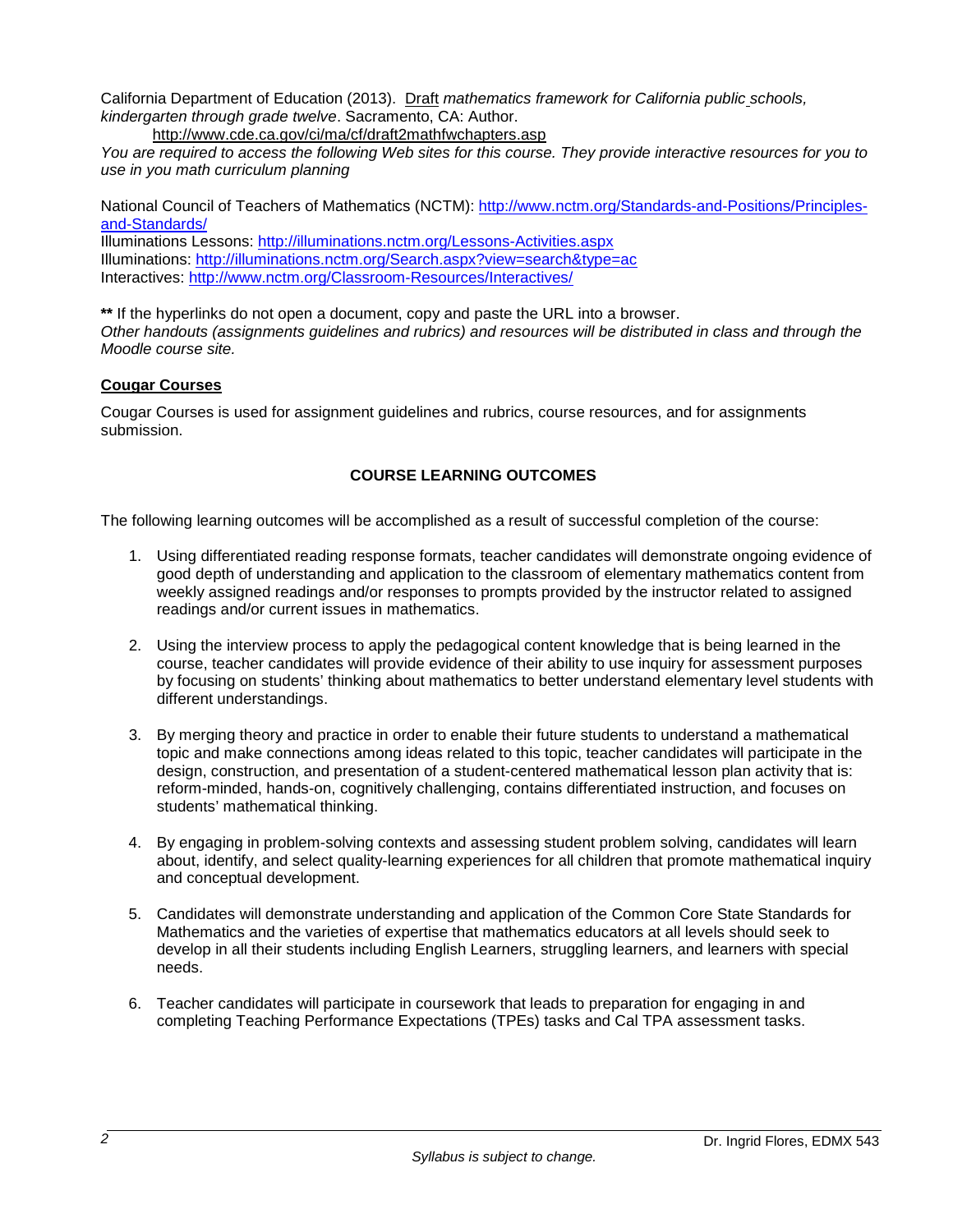# **Authorization to Teach English Learners**

This credential program has been specifically designed to prepare teachers for the diversity of languages often encountered in California public school classrooms. The authorization to teach English learners is met through the infusion of content and experiences within the credential program, as well as additional coursework. Candidates successfully completing this program receive a credential with authorization to teach English learners. *(Approved by CCTC in SB 2042 Program Standards, August 02)*

## **Teacher Performance Expectation (TPE) Competencies**

The course objectives, assignments, and assessments have been aligned with the CTC standards for the Multiple Subject Credential. This course is designed to help teachers seeking a California teaching credential to develop the skills, knowledge, and attitudes necessary to assist schools and district in implementing effective programs for all students. The successful candidate will be able to merge theory and practice in order to realize a comprehensive and extensive educational program for all students. You will be required to formally address the following TPEs in this course:

## **TPE1. Engaging and Supporting All Students in Learning. Beginning teachers:**

1.1 Apply knowledge of students, including their prior experiences, interests, and social-emotional learning needs, as well as their funds of knowledge and cultural, language, and socioeconomic backgrounds, to engage them in learning.

1.3 Connect subject matter to real-life contexts and provide active learning experiences to engage student interest, support student motivation, and allow students to extend their learning.

1.5 Promote students' critical and creative thinking and analysis through activities that provide opportunities for inquiry, problem solving, responding to and framing meaningful questions, and reflection.

1.8 Monitor student learning and adjust instruction while teaching so that students continue to be actively engaged in learning

## **TPE 2: Creating and Maintaining Effective Environments for Student Learning. Beginning teachers:**

2.5 Maintain high expectations for learning with appropriate support for the full range of students in the classroom.

2.6 Establish and maintain clear expectations for positive classroom behavior and for student-to-student and student-to-teacher interactions by communicating classroom behavior and for student-to-student and student-toteacher interactions by communicating classroom routines, procedures, and norms to students and families.

## **TPE 3: Understanding and Organizing Subject Matter for Student Learning. Beginning teachers:**

3.1 Demonstrate knowledge of subject matter, including the adopted California State Standards and curriculum frameworks.

3.2 Use knowledge about students and learning goals to organize the curriculum to facilitate student understanding of subject matter, and make accommodations and/or modifications as needed to promote student access to the curriculum

3.3 Plan, design, implement, and monitor instruction consistent with current subject-specific pedagogy in the content area(s) of instruction, and design and implement disciplinary and cross-disciplinary learning sequences, including integrating the visual and performing arts as applicable to the discipline. (See Subject- Specific Pedagogical Skills in Section 2 for reference)

3.4 Individually and through consultation and collaboration with other educators and members of the larger school community, plan for effective subject matter instruction and use multiple means of representing, expressing, and engaging students to demonstrate their knowledge.

3.5 Adapt subject matter curriculum, organization, and planning to support the acquisition and use of academic language within learning activities to promote the subject matter knowledge of all students, including the full range of English learners, Standard English learners, students with disabilities, and students with other learning needs in the least restrictive environment.

3.6 Use and adapt resources, standards-aligned instructional materials, and a range of technology, including assistive technology, to facilitate students' equitable access to the curriculum.

3.8 Demonstrate knowledge of effective teaching strategies aligned with the internationally recognized educational technology standards.

## **TPE 4: Planning Instruction and Designing Learning Experiences for All Students. Beginning teachers:**

4.1 Locate and apply information about students' current academic status, content- and standards-related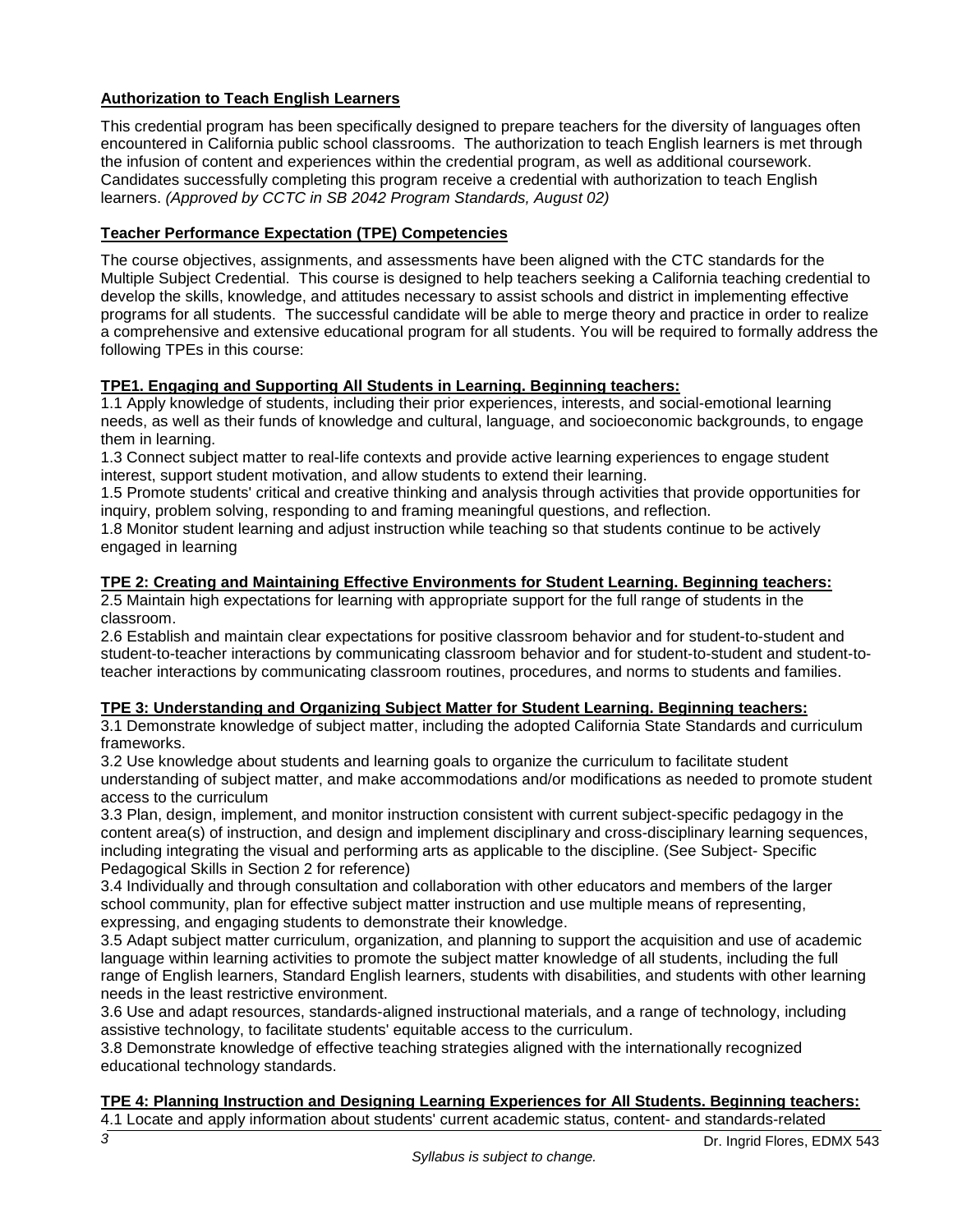learning needs and goals, assessment data, language proficiency status, and cultural background for both shortterm and long-term instructional planning purposes.

4.3 Design and implement instruction and assessment that reflects the interconnectedness of academic content areas and related student skills development in literacy, mathematics, science, and other disciplines across the curriculum, as applicable to the subject area of instruction.

4.4 Plan, design, implement and monitor instruction, making effective use of instructional time to maximize learning opportunities and provide access to the curriculum for all students by removing barriers and providing access through instructional strategies that include:

• appropriate use of instructional technology, including assistive technology;

• applying principles of UDL and MTSS;

• use of developmentally, linguistically, and culturally appropriate learning activities, instructional materials, and resources for all students, including the full range of English learners;

\* appropriate modifications for students with disabilities in the general education classroom;

• opportunities for students to support each other in learning; and

• use of community resources and services as applicable

4.7 Plan instruction that promotes a range of communication strategies and activity modes between teacher and student and among students that encourage student participation in learning.

4.8 Use digital tools and learning technologies across learning environments as appropriate to create new content and provide personalized and integrated technology-rich lessons to engage students in learning, promote digital literacy, and offer students multiple means to Preliminary Multiple and Single Subject Credential Program Standards – Adopted December 2015 11 Teaching Performance Expectations (TPEs) – Adopted June 2016 demonstrate their learning.

# **TPE 5: Assessing Student Learning. Beginning teachers:**

5.1 Apply knowledge of the purposes, characteristics, and appropriate uses of different types of assessments (e.g., diagnostic, informal, formal, progress-monitoring, formative, summative, and performance) to design and administer classroom assessments, including use of scoring rubrics.

5.2 Collect and analyze assessment data from multiple measures and sources to plan and modify instruction and document students' learning over time.

5.3 Involve all students in self-assessment and reflection on their learning goals and progress and provide students with opportunities to revise or reframe their work based on assessment feedback.

5.4 Use technology as appropriate to support assessment administration, conduct data analysis, and communicate learning outcomes to students and families.

5.5 Use assessment information in a timely manner to assist students and families in understanding student progress in meeting learning goals.

## **TPE 6: Developing as a Professional Educator. Beginning teachers:**

6.1 Reflect on their own teaching practice and level of subject matter and pedagogical knowledge to plan and implement instruction that can improve student learning.

6.3 Establish professional learning goals and make progress to improve their practice by routinely engaging in communication and inquiry with colleagues.

6.5 Demonstrate professional responsibility for all aspects of student learning and classroom management, including responsibility for the learning outcomes of all students, along with appropriate concerns and policies regarding the privacy, health, and safety of students and families. Beginning teachers conduct themselves with integrity and model ethical conduct for themselves and others.

## **Teacher Performance Assessment**

Beginning July 1, 2008 all California credential candidates must successfully complete a state-approved Teacher Performance Assessment (TPA), as part of the credential program of preparation. During the 2018-19 academic year the CSUSM credential programs will use the CalTPA (California Teacher Performance Assessment)

## **CalTPA**

To assist with your successful completion of the CalTPA, a series of informational seminars are offered over the course of the program. TPA related questions and logistical concerns are to be addressed during the seminars. Your attendance to TPA seminars will greatly contribute to your success on the assessment. The CalTPA Candidate Handbook, TPA seminar schedule, and other TPA support materials may be found on this website:<http://www.ctcpa.nesinc.com/Home.aspx>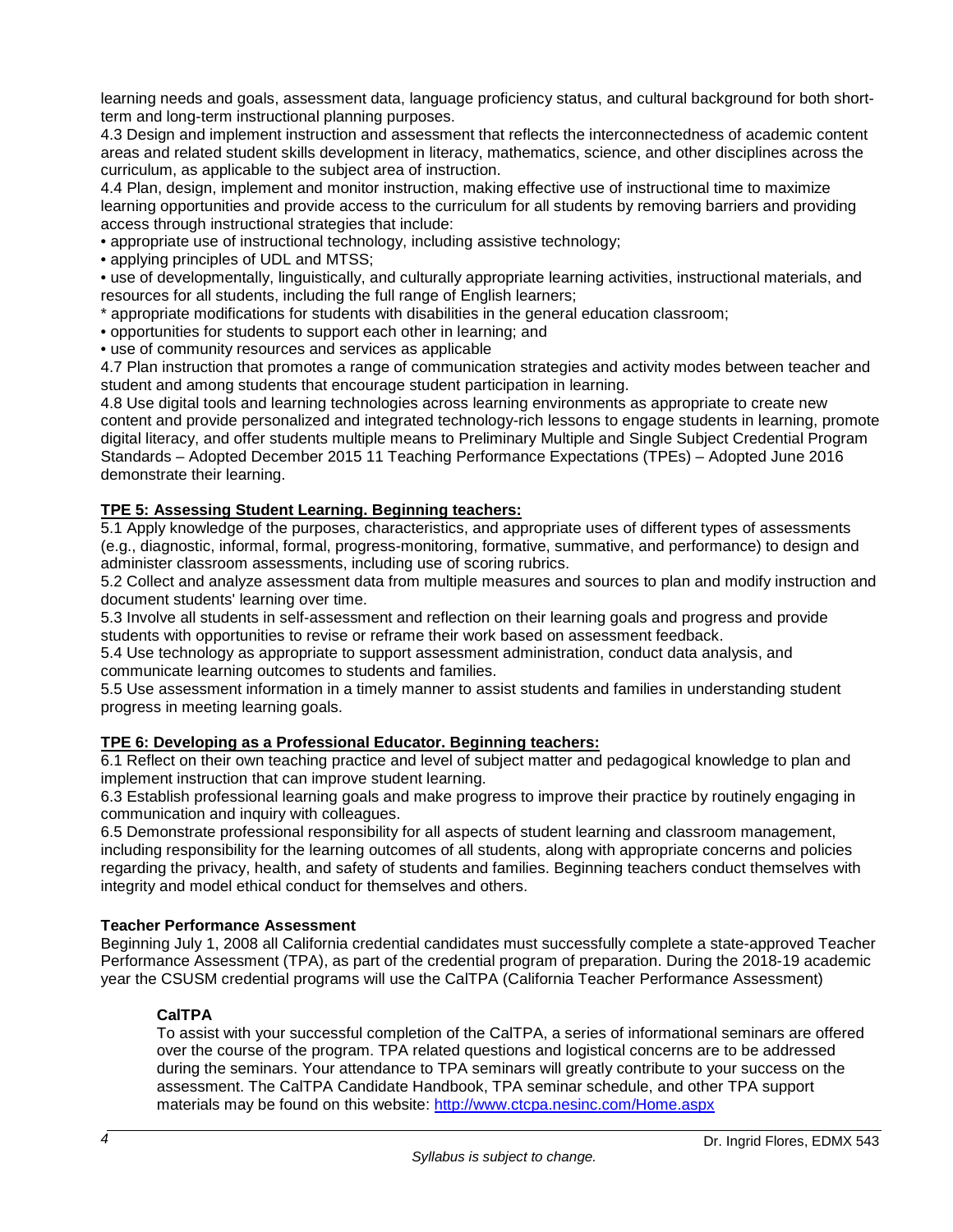Additionally, to support your success in your credential program and with TPA, SOE classes use common pedagogical language, lesson plans (lesson designs), and unit plans (unit designs).

## **Expected Dispositions for the Education Profession**

Education is a profession that has, at its core, certain dispositional attributes that must be acquired and developed. Teaching and working with learners of all ages requires not only specific content knowledge and pedagogical skills, but positive attitudes about multiple dimensions of the profession. The School of Education has identified six dispositions that must be evident in teacher candidates: social justice and equity, collaboration, critical thinking, professional ethics, reflective teaching and learning, and life-long learning. These dispositions have observable actions that will be assessed throughout the preparation program. For each dispositional element, there are three levels of performance - *unacceptable*, *initial target*, and *advanced target*. The description and rubric for the three levels of performance offer measurable behaviors and examples.

The assessment is designed to provide candidates with ongoing feedback for their growth in professional dispositions and includes a self-assessment by the candidate. The dispositions and rubric are presented, explained and assessed in one or more designated courses in each program as well as in clinical practice. Based upon assessment feedback candidates will compose a reflection that becomes part of the candidate's Teaching Performance Expectation portfolio. Candidates are expected to meet the level of *initial target* during the program.

## **PROGRAM STUDENT LEARNING OUTCOMES (PSLOs)**

The Teacher Performance Expectation Competencies, the Teacher Performance Assessment, and the Assessment of Professional Dispositions provide the program student learning outcomes for the Multiple Subject Credential Program.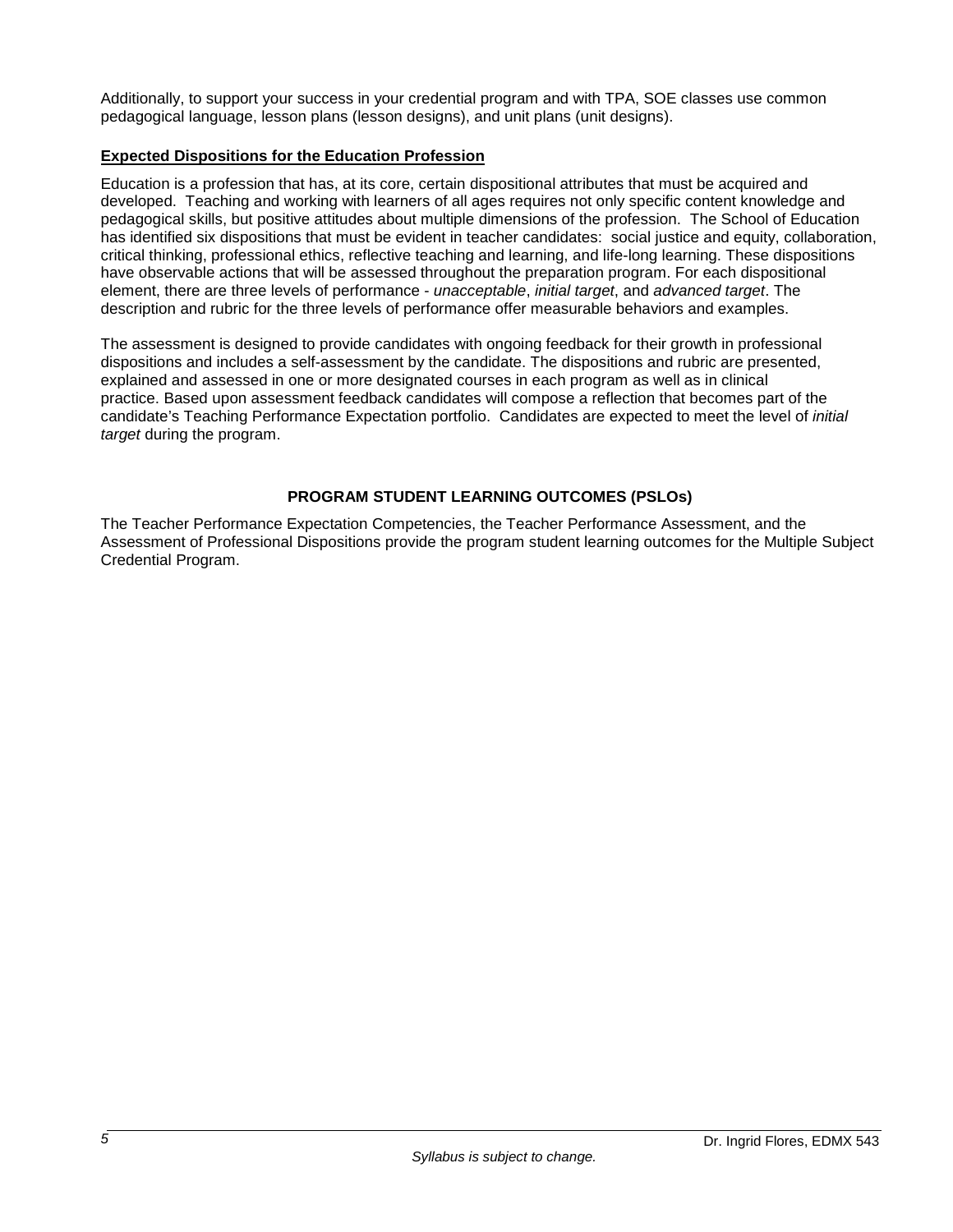## **COURSE REQUIREMENTS AND GRADED COURSE COMPONENTS**

## **Assignments Tied to Course Learning Outcomes**

Each written assignment is expected to have a clear organizational presentation and be free of grammar, punctuation and spelling errors. There will be a reduction in points for the above-mentioned errors. Late assignments will not be accepted, unless extenuating circumstances can be properly substantiated. Prepare carefully for class, be ready to discuss readings and assignments thoughtfully, and actively participate in all class activities. Note the Description of Exemplary Students in this syllabus (p. 9).

|    |                                                                                                                                           | <b>Assignment Possible Points</b> | <b>Total % of Course</b> |
|----|-------------------------------------------------------------------------------------------------------------------------------------------|-----------------------------------|--------------------------|
|    | 1. Active Participation and Collaboration (all or nothing credit given) 5 pts.                                                            |                                   | 5%                       |
| 2. | Math Book Club: Reading Accountability based on differentiated responses.<br>Also, online forums, reflections, and other class activities | 60 pts.                           | 15%                      |
|    | 3. Math Classroom Observations Templates (3)                                                                                              | 300 pts                           | 25%                      |
|    | 4. Mathematical Lesson Plan                                                                                                               | 25 pts.                           | 30%                      |
|    | 5. Mathematics Learning Activity and Implementation                                                                                       | 20 pts.                           | 25%                      |

## **DESCRIPTIONS OF ASSIGNMENTS**

*The relative weight for each assignment is indicated as a percentage of the total course grade. Detailed assignment guidelines and scoring rubrics are provided on Moodle.* 

## **1. Active Participation and Collaboration (5%) - Individual**

Defined as actively engaging and contributing in all class discussions and activities, this course is designed to provide ample opportunities for your participation. You are expected to actively participate in discussions, group work, presentations, and hands-on activities throughout the course. A positive professional disposition includes a willingness to consider and discuss new ideas objectively and to exhibit curiosity, perseverance and seriousness about improving oneself as a teacher. All students are expected to exhibit professional behavior and demeanor at all times. Each of you are expected to be present at every class or activity, to be on time, to not leave class early, and to actively participate and have meaningful and engaging conversations. All or nothing credit is given for this course component.

#### **2. Reading Accountability/Book Club: Demonstrating Evidence of Understanding (15%) – Individual** Each week students will:

- a. Choose one chapter each week from the assigned readings and provide evidence of having read and understood the content of the chosen chapter. You may choose to demonstrate your knowledge of **ALL** the Big Ideas contained in the reading by preparing a graphic organizer, a concept map, a bulleted list, drawings, or another method of your choice. The complete list of choices is located in a Moodle course folder to be highlighted by the course instructor. Note: regardless of which method you choose to represent your learning, **ALL** key concepts in the reading must be represented. You will also be part of a **Book Club** group in this course where you will share your learning with your group peers.
- b. Reflection papers will also be related to self-assessment and other course-related activities and assignments designed for students to demonstrate their understanding of the text and other readings per the instructor's guidelines.

## **3. Math Classroom Observations Templates (25%) - Individual**

What do we hope to see and hear when we step into a math classroom? As the focus has shifted from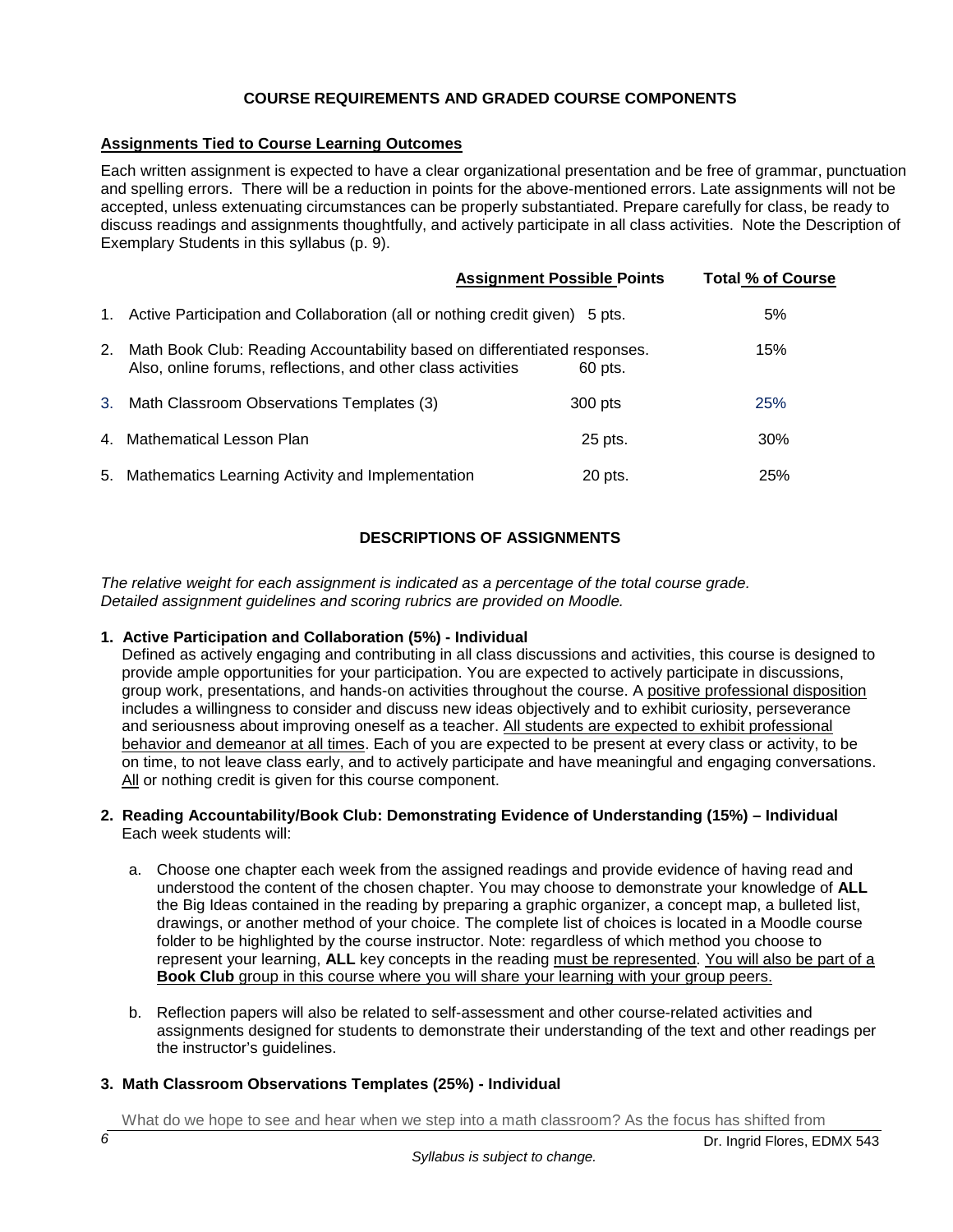memorizing to understanding and from calculating to applying, educators have recognized instructional strategies that are better suited to these goals. As we observe math classrooms, we look for evidence that teaching is more than delivering a textbook lesson. We look at the interactions between teacher and students, the on-the-spot decisions made by the teacher to keep learning progressing, and the ways in which the teacher brings math ideas to light through talk, visuals, and making connections to past learning. More specifically, here are some key features we would hope to see in an effective math classroom.

- 1. Look for a clear focus on math standards (CA Common Core-Math).
- 2. Look for students actively engaged in learning.
- 3. Look for deep and focused teacher questioning.
- 4. Look for communication about math ideas.
- 5. Look for posing and solving problems as an integral part of math instruction.
- 6. Look for a focus on building understanding.
- 7. Look for varied representations of math thinking.
- 8. Look for assessment as an integral part of instruction.
- 9. Look for attention to the needs of diverse students.

 You will conduct **three** different observations of students engaged in mathematics learning in an elementary classroom during your Clinical Practice while you are in this course. There is a template that you will complete with specific prompts. More information and details will be provided by the instructor.

### **4. Mathematical Lesson Plan: Teaching through Problem Solving (30%) – In pairs**

The purpose of this assignment is to help you learn how to design effective problem-based mathematical activities and lessons and to provide an opportunity for you to practice teaching mathematics. Working in pairs, you will design one **student-centered,** standards-based lesson (approximately 25-30 minutes in length) that you will present in your cohort class according to the course schedule of topics located in this syllabus. Please avoid teacher directed lessons (lecture style). Presentations to peers should be no more than 10 minutes in length.

In your lesson, you must focus on problem-based activities, and the lesson must be differentiated. Your lesson activity must be reform-minded, hands-on, cognitively challenging, contain differentiated instruction, focus on students' mathematical thinking, AND provide the opportunity for you to gather evidence of student learning (i.e., student work that you can assess) if you were to implement the lesson in a practicum classroom. Ensure that your lesson design is based on problem-solving strategies and **not** on procedural mechanics or math "worksheets". Use your learning in the credential courses you are taking concurrently with this course (for example, English Language Development standards and proficiency levels, literacy standards, student groupings, differentiated content and assessment, etc.). Please consider the importance of this assignment to prepare you for CalTPA lesson planning.

**NOTE: NO Bingo games, candy manipulatives, or lecture format for your lesson activity**! However, your lesson may be a mathematical game that focuses on developing conceptual understanding. More specific details and guidelines will be given in class. The lesson plan template will be provided on your Cougar Course.

## **5. Mathematics Learning Activity/Learning Centers (25%) - In triads**

The purpose of this assignment is to provide you with opportunities to (1) experience teaching a math activity in a small group setting, (2) practice questioning skills and strategies to engage all students, (3) reflect on student learning and adjust teaching accordingly.

You will be assigned to a group of 3 class members, and the group will choose a specific chapter in the course text as well decide **which grade level each member** will concentrate on. **Each member** will select **one** activity from the chapter to teach to small groups in our class in the form of learning centers. Choose activities that help the class understand the big ideas in the chapter and that demonstrate various instructional strategies.

Once you have written your MLA, you should practice it with at least 2 elementary students before presenting it to your peers. This practice will help you make any needed adjustments/amendments before allowing access of your lesson to your peers. Presentation to peers will be according to the Course Schedule in this syllabus (pp. 13-14).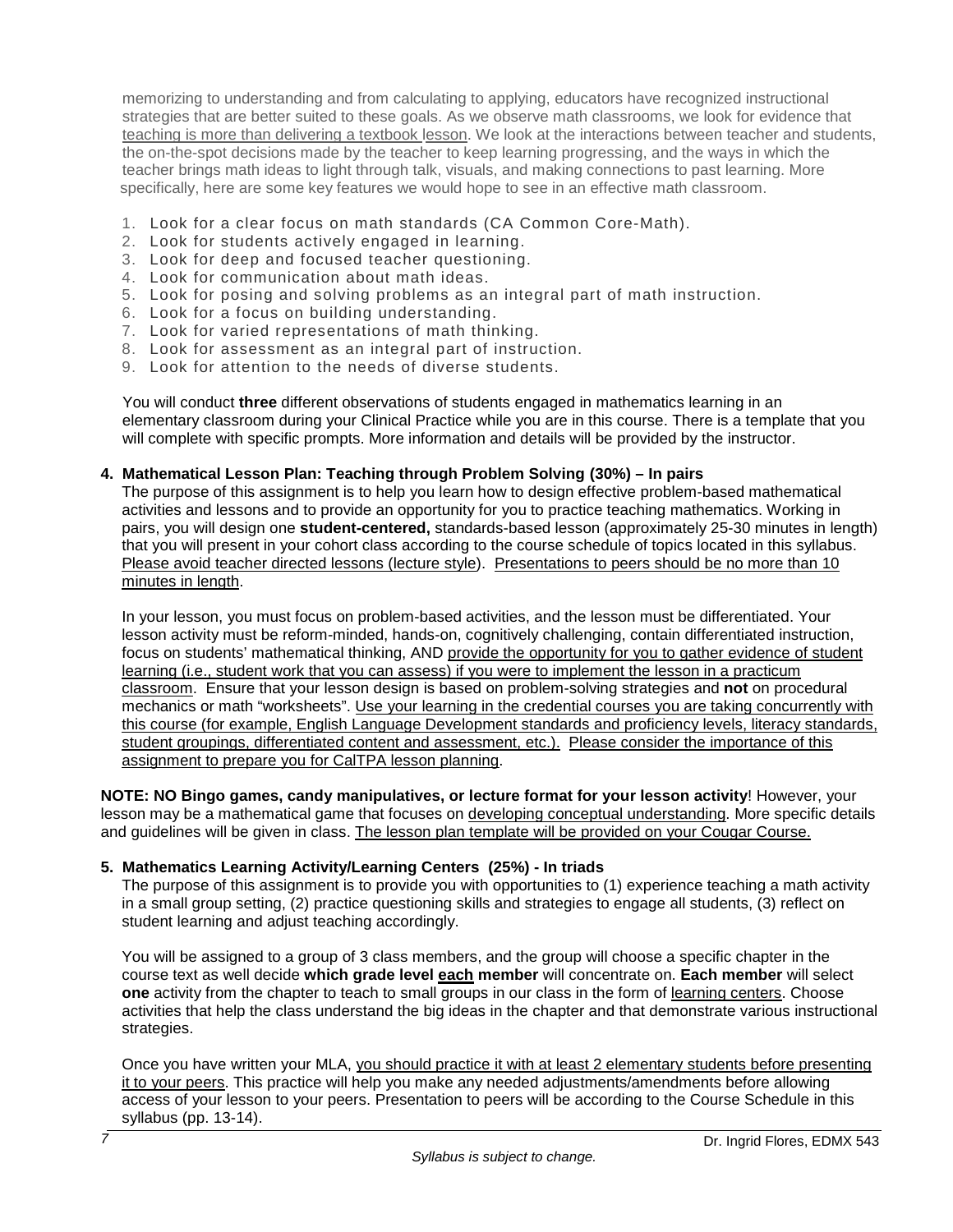On the day of presentation to your peers **(10%)**, each individual activity should take about 10 minutes. If the activity in the text is too short or too long, you need to adapt it to fit the timeframe. The activity should be planned and/or adapted to show evidence of higher-order thinking and conceptual understanding. Your goal is to engage your peer teacher candidates in advancing their understanding of the key ideas, frameworks, and effective teaching strategies in the chapters.

**A detailed write-up of the activity** should include your name, an activity title, grade level, grade-level Common Core State Standard(s) – Math (content); at least ONE Standard for Mathematical Practice; student learning objective(s), materials, a description of the activity, teaching tips for your activity, and instructional differentiation for: one EL, one SPED, and one accelerated learner (**10%**). Post your write-up to the appropriate forum link on Cougar Courses where all of your cohorts' MLA will be available for your future teaching.

### **YOU MUST PROVIDE A HARD COPY OF THE MLA WRITE-UP IN YOUR COURSE FOLDER AS WELL AS UPLOAD TO COUGAR COURSES ON THE APPROPRIATE SESSION LINK.**

This assignment has 2 additional components and will be completed with your group members:

- **1.** Chapter Presentation: Your group will put together a *5-minute* PPT **overview** on the chapter, highlighting instructional strategies, models, sample types of problems, and the features that you will be demonstrating in your learning center activities. Give an overview presentation—do not present every piece of information. You must adhere to your 5-minute time limit!
- 2. Each member will write a one-page reflection (due 1 week after you have taught your activity to a small group of elementary students). The reflection should describe the effectiveness of your individual math activity. To what extent were all of your learners able to complete the activity (making content accessible) and how did you know? What worked and what didn't (student engagement)? In what ways did you modify the activity and why? What was the level of thinking in the activity? How were you able to assess their understanding? How would you modify the activity the next time? *Please submit a hard copy of your reflection to the course instructor in your course folder.* **(5%).**

## **Grading Standards**

Total percentage of the course for each assignment is indicated in the list of assignments and in the assignment descriptions.

## **Final Grade Scale**

| $A = 93-100$  | $B = 83 - 86$   | $C = 73-76$ F = 0-59   |  |
|---------------|-----------------|------------------------|--|
| $A - = 90-92$ | $B - 80 - 82$   | $C_{\text{F}}$ = 70-72 |  |
| $B+ = 87-89$  | $C_{+}$ = 77-79 | $D = 60 - 69$          |  |

It is expected that students will proofread and edit all their assignments prior to submission. Students will ensure that the text is error-free (grammar, spelling), and ideas are logically and concisely presented. The assignment's grade will be negatively affected as a result of this oversight. Each assignment will be graded approximately 80% on content and context (detail, logic, synthesis of information, depth of analysis, etc.), and 20% on mechanics. All reference/resource citations should use appropriate citation form. Please consult with the American Psychological Association (APA) format in the APA Manual, 5<sup>th</sup> edition for citation guidance.

**NOTE:** You must maintain a B average (3.0 GPA) in your teacher education courses to receive a teaching credential from the State of California. Courses are not accepted if final course grades are below a C+.

## **Exemplary "A" Students**

- 1. Demonstrate serious commitment to their learning, making full use of the learning opportunities available and searching out the implications of their learning for future use.
- 2. Complete all assignments thoroughly, thoughtfully and timely.
- 3. Make insightful connections between assignments and their developing overall understanding of science concepts; continually questioning and examining assumptions in a genuine spirit of inquiry.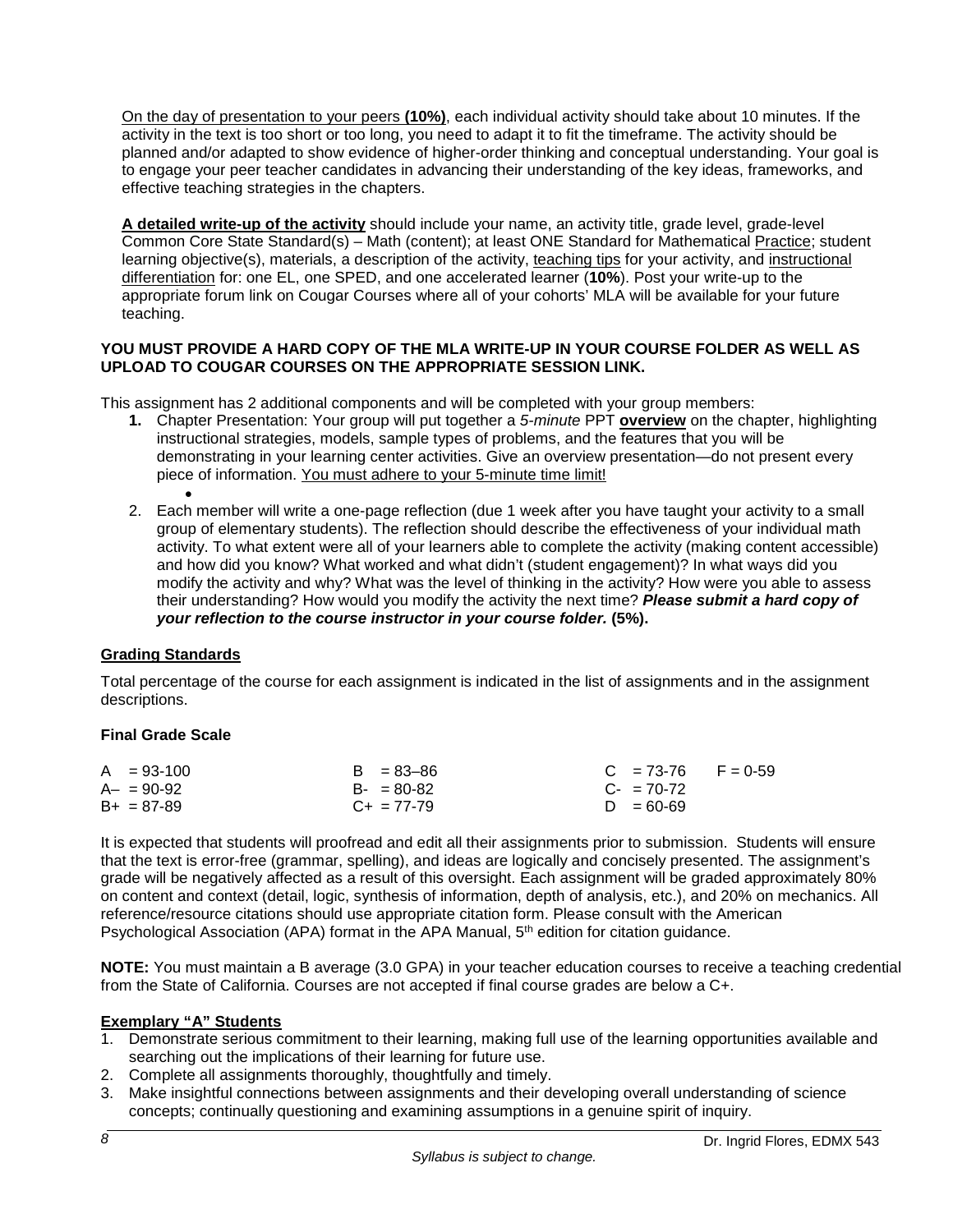- 4. Attends every class, always timely, and shows high level achievement of course goals.
- 5. Display a "can do" attitude, give 100%, and works to help others learn too.
- 6. Contributes a great deal to class environment, showing respect and concern for all members.

### **"B" Students**

- 1. Completes all assignments, all on time, and demonstrates the ability to summarize, analyze, and/or reflect at fairly high levels, showing consistent improvement over time.
- 2. Completes all of the reading assignments and develops thoughtful and fairly thorough responses.
- 3. Produces work that is close to professional level in terms of both content and writing, working to develop a strong command of writing, speaking, planning and presenting.
- 4. Develops presentations demonstrating significant learning.
- 5. Presents confidently and intelligently, demonstrating effective teaching skills.
- 6. Attends every class meeting and is regularly engaged during class.
- 7. Contributes to the positive environment of the class by respecting all members.

*It is expected that students will proofread and edit all their assignments prior to submission. Students will ensure that the text is error-free (grammar, spelling), and ideas are logically and concisely presented. The assignment's grade will be negatively affected as a result of this oversight. Each assignment will be graded approximately 80% on content and context (detail, logic, synthesis of information, depth of analysis, etc.), and 20% on mechanics. All reference/resource citations should use appropriate citation form. Please consult with the American Psychological Association (APA) format in the APA Manual, 6th edition for citation guidance.*

### **Final Exam Statement**

There is no final exam in this course.

## **School of Education/Course Attendance Policy**

Due to the dynamic and interactive nature of courses in the School of Education, all candidates (course participants) are expected to attend all classes and participate actively. At a minimum, candidates (course participants) must attend more than 80% of class time, or s/he may not receive a passing grade for the course at the discretion of the instructor. Individual instructors may adopt more stringent attendance requirements. Should the candidate (course participants) have extenuating circumstances, s/he should contact the instructor as soon as possible. *(Adopted by the COE Governance Community, December, 1997).*

For this class, **if you are absent 2 class sessions, your highest possible grade is a "B". If you are absent 3 class sessions, your highest possible grade is a "C+". Late arrivals and early departures** will lower your course grade. For every two times that you are late and/or leave early, your course grade will be lowered by one letter grade. If you have an emergency, or very extenuating circumstances, please see the instructor to make arrangements accordingly. Absences do not change assignment due dates. If you find that you cannot attend class due to an emergency or very extenuating circumstances, please email any due assignments by the start of the class session it is due. NOTE: With few exceptions, late assignments will not be accepted.

As part of their learning experiences in alignment with CTC Teaching Performance Expectations, this course may require teacher candidates to participate in school/school district community events that are held outside of regular credential coursework hours.

#### **Policy on Late/Missed Work**

Due to the interactive nature of the course and assignments that require timely preparation and planning, with very few exceptions, late assignments will not be accepted. Please contact the course instructor if there are extenuating circumstances that impede the completion of a course assignment by the DUE date.

## **Student Collaboration Policy**

Candidates will be required to work collaboratively on selected assignments and projects with classroom peers. The expectation for such collaborations is that each candidate will contribute equitably to the process and final product.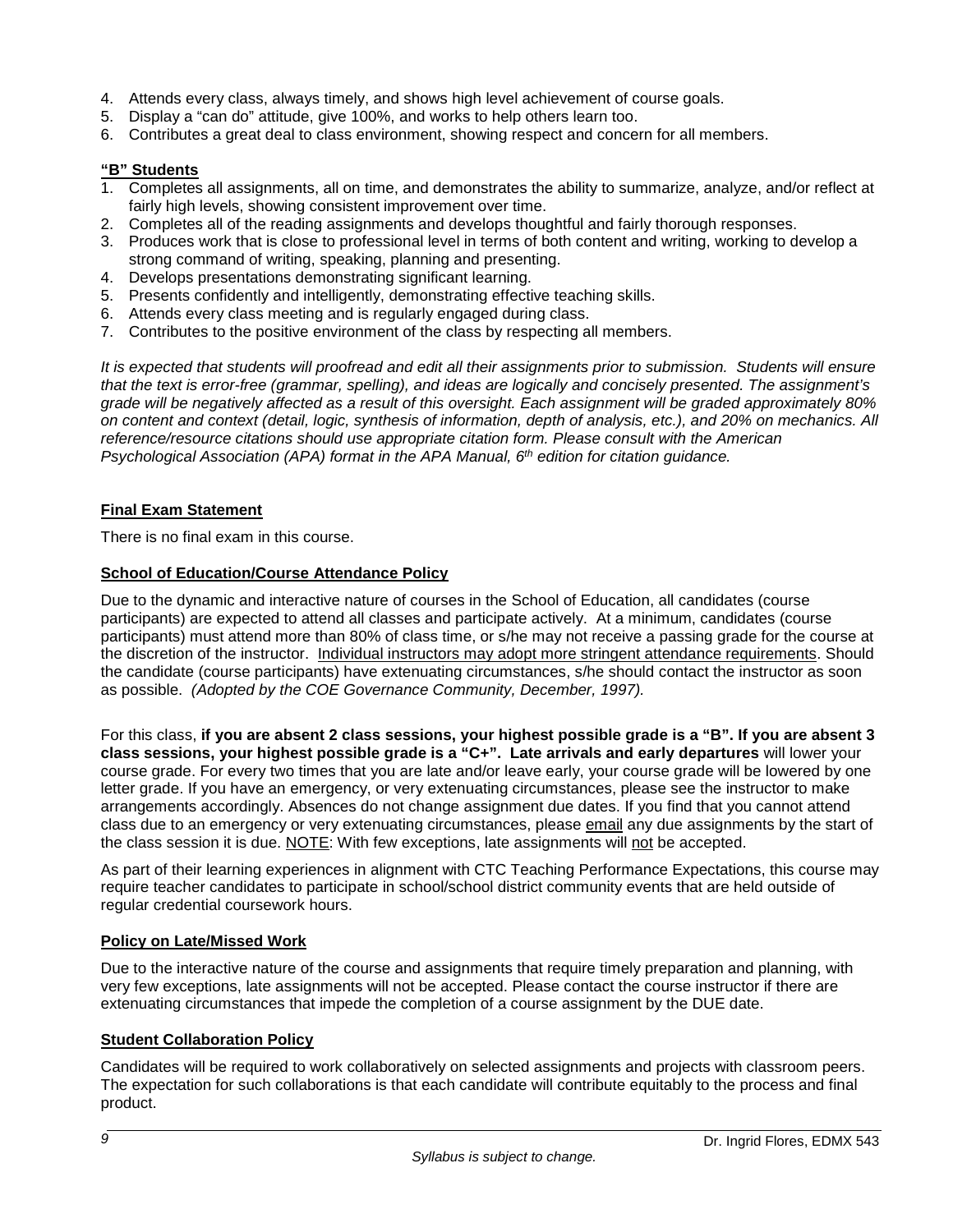## **GENERAL CONSIDERATIONS**

## **CSUSM Academic Honesty Policy**

Students will be expected to adhere to standards of academic honesty and integrity, as outlined in the Student Academic Honesty Policy. All assignments must be original work, clear and error-free. All ideas/material that are borrowed from other sources must have appropriate references to the original sources. Any quoted material should give credit to the source and be punctuated accordingly.

Academic Honesty and Integrity: Students are responsible for honest completion and representation of their work. Your course catalog details the ethical standards and penalties for infractions. There will be zero tolerance for infractions. If you believe there has been an infraction by someone in the class, please bring it to the instructor's attention. The instructor reserves the right to discipline any student for academic dishonesty, in accordance with the general rules and regulations of the university. Disciplinary action may include the lowering of grades and/or the assignment of a failing grade for an exam, assignment, or the class as a whole.

Incidents of Academic Dishonesty will be reported to the Dean of Students. Sanctions at the University level may include suspension or expulsion from the University.

Refer to the full Academic Honesty Policy at: [http://www.csusm.edu/policies/active/documents/Academic\\_Honesty\\_Policy.html](http://www.csusm.edu/policies/active/documents/Academic_Honesty_Policy.html)

### **Plagiarism**

As an educator, it is expected that each candidate (course participant) will do his/her own work, and contribute equally to group projects and processes. Plagiarism or cheating is unacceptable under any circumstances. If you are in doubt about whether your work is paraphrased or plagiarized see the Plagiarism Prevention for Students website http://library.csusm.edu/plagiarism/index.html If there are questions about academic honesty, please consult the University catalog.

#### **Students with Disabilities Requiring Reasonable Accommodations**

Students with disabilities who require reasonable accommodations must seek approval for services by providing appropriate and recent documentation to the Office of Disability Support Services (DSS). This office is in Craven Hall 4300, contact by phone at (760) 750-4905, or TTY (760) 750-4909. Students authorized by DSS to receive reasonable accommodations should meet with their instructor during office hours or, in order to ensure confidentiality, in a more private setting.

## **Credit Hour Policy Statement**

Per the University Credit Hour Policy:

• In this course, each unit of credit corresponds to one hour of class time and two hours of student learning outside of class. Examples of outside active learning are text readings and associated reading responses, lesson planning, interviewing students, authentic teaching practice with students, and working on course assignments outside of class.

#### **All University Writing Requirement**

In keeping with the All-University Writing Requirement, all courses must have a writing component of at least 2,500 words (approximately 10 pages), which will be administered in a variety of ways in this course including lesson plans, assessment assignments, course text reading responses, reflections, and journal writings on authentic teaching experiences.

## **Course Format**

Traditional face-to-face format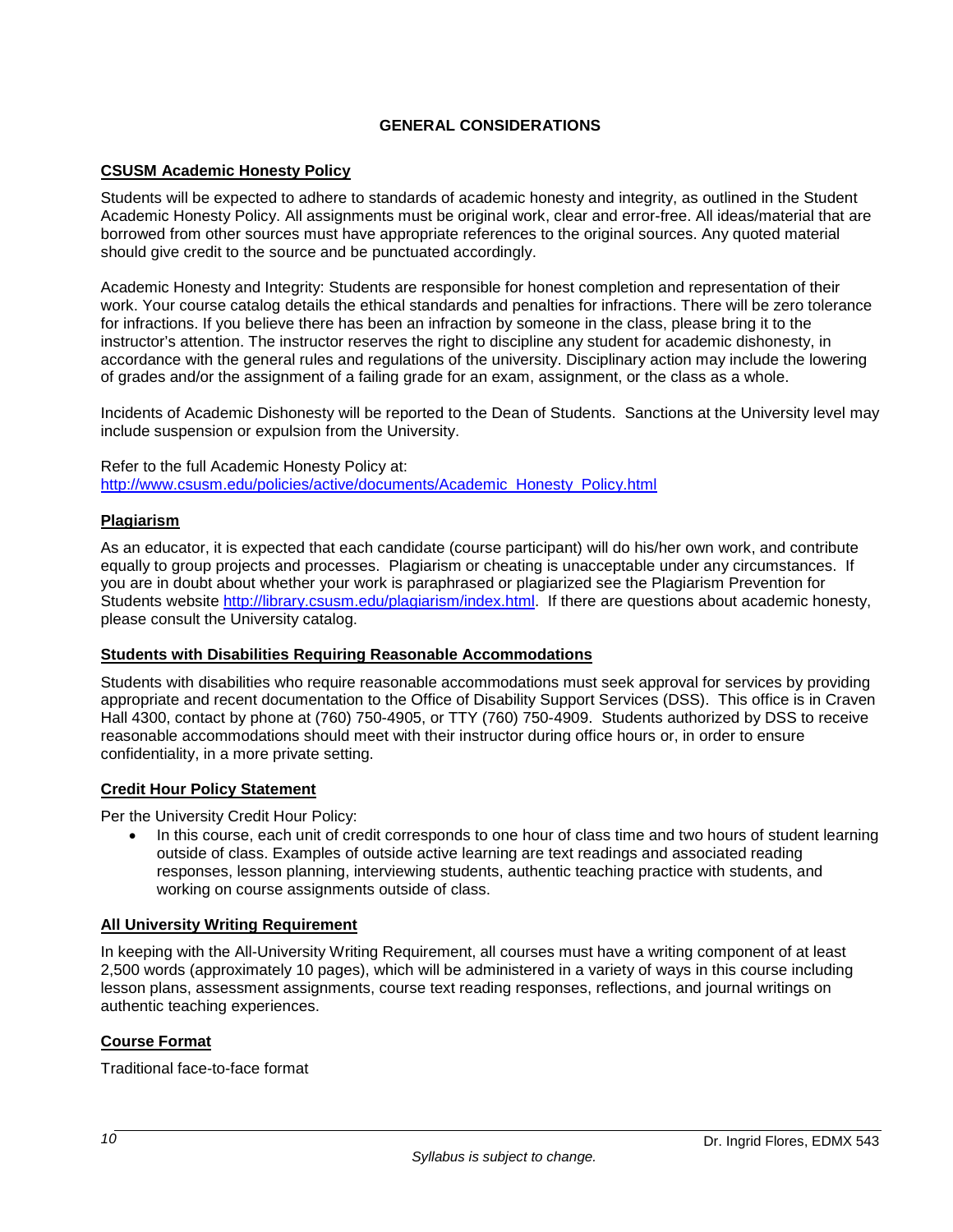## **Necessary Technical Competency Required of Students**

Students are required to access and use Cougar Courses for assignment and course resources, uploading assignments, and for using the forum tool. Please use Word.docx for text files in this course. Students will share and collaborate on work using Google Docs. This course infuses interactive technology tools in course learning, so please bring computers to class as well as for class notes and access to your CSUSM email.

### **Electronic Communication Protocol**

Electronic correspondence is a part of your professional interactions. If you need to contact the instructor, e-mail is often the easiest way to do so. It is my intention to respond to all received e-mails in a timely manner. Please be reminded that e-mail and on-line discussions are a very specific form of communication, with their own nuances and etiquette. For instance, electronic messages sent in all upper case (or lower case) letters, major typos, or slang, often communicate more than the sender originally intended. With that said, please be mindful of all e-mail and on-line discussion messages you send to your colleagues, to faculty members in the School of Education, or to persons within the greater educational community. All electronic messages should be crafted with professionalism and care.

Things to consider:

- Would I say in person what this electronic message specifically says?
- How could this message be misconstrued?
- Does this message represent my highest self?
- Am I sending this electronic message to avoid a face-to-face conversation?

In addition, if there is ever a concern with an electronic message sent to you, please talk with the author in person in order to correct any confusion.

### **Computer Use During Class Sessions**

You are welcome to use a laptop computer in class (in fact, it is highly encouraged to bring your laptop to class for various activities and for researching) when working on class assignments, for example. However, you will need to save checking email or other personal computer use for time outside of class. Most students find it disruptive when they are focusing on class activities or listening to presentations and can hear keyboarding in the classroom. Please be considerate of your instructor and peers in this regard. It is greatly appreciated by all!

#### **Cell Phones**

Please turn off your cell phone before the start of each class. In addition, there will be no texting during class. It is unprofessional for teachers to use their cell phone during meetings with peers or during professional development activities (our class is considered professional development!). Your consideration will be appreciated by peers.

#### **Person-First Language**

Use "person-first" language in all written and oral assignments and discussions (e.g., "student with autism" rather than "autistic student"). Disabilities are not persons and they do not define persons, so do not replace personnouns with disability-nouns. Further, emphasize the person, not the disability, by putting the person-noun first.

#### **COURSE SCHEDULE**

| Date | <b>Course Topics &amp; Activities</b> | <b>Readings &amp; Work Due</b> |
|------|---------------------------------------|--------------------------------|
|      |                                       |                                |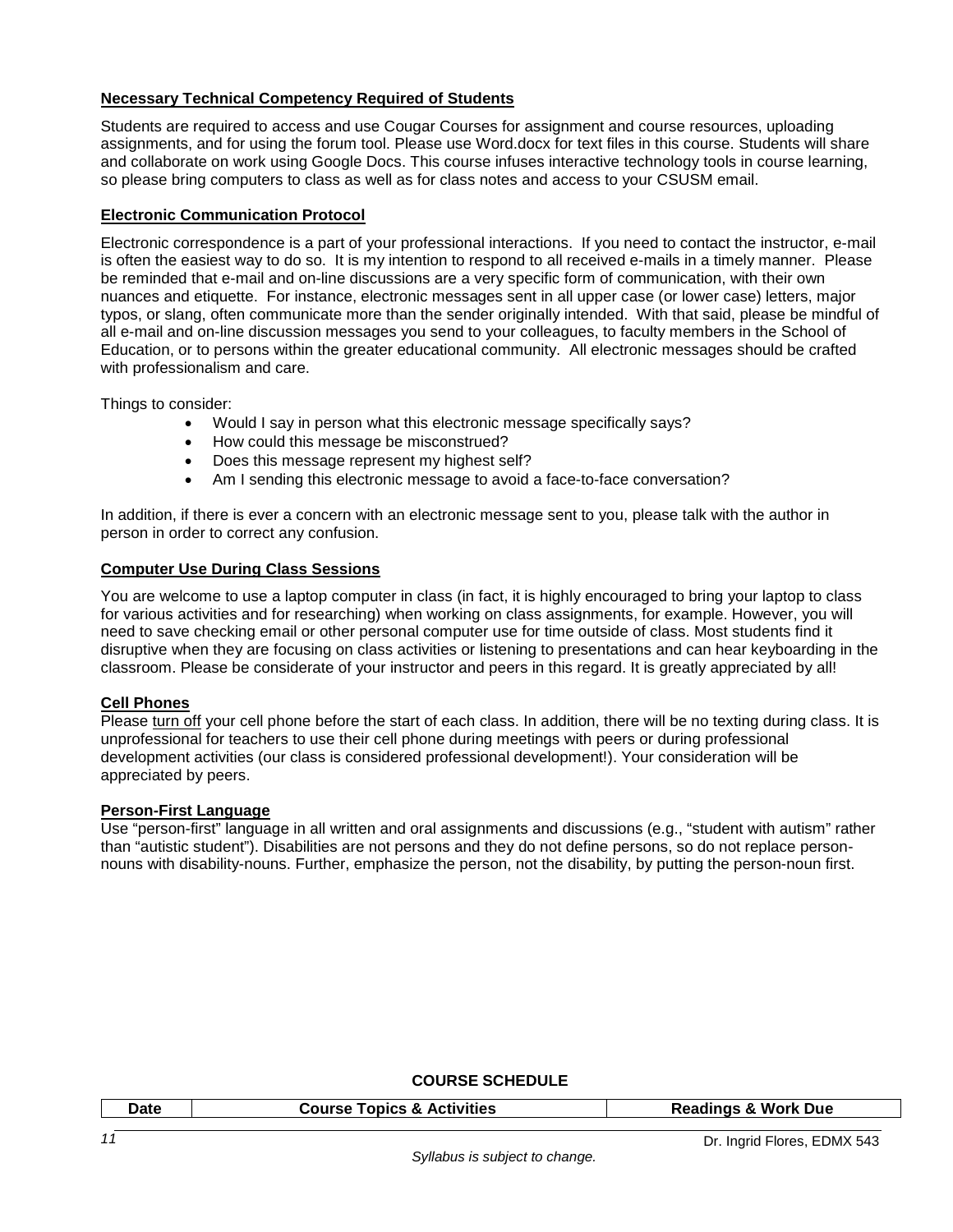| <b>Session</b><br>1              | <b>Introduction to Mathematics Education</b><br><b>Course Overview</b>                 | 1. Teaching Mathematics in the 21 <sup>st</sup>                             |  |
|----------------------------------|----------------------------------------------------------------------------------------|-----------------------------------------------------------------------------|--|
|                                  | What does it mean to "do mathematics"? (Big picture)                                   | Century                                                                     |  |
| 8/27/19                          | Characteristics of Effective Classrooms: Overview of<br><b>Instructional Practices</b> |                                                                             |  |
|                                  | Developing understanding-How do kids learn?                                            | <b>Standards Presentations Sign-Ups</b>                                     |  |
|                                  | Problem solving in the mathematics classroom                                           |                                                                             |  |
| <b>Session</b><br>$\overline{2}$ | <b>Unpacking the standards:</b><br>- Common Core Content Standards (CCCS)              | 2 - Exploring What It Means to Know<br>and Do Mathematics                   |  |
| 9/03/19                          | for Mathematics                                                                        |                                                                             |  |
|                                  | - Mathematics Framework for CA Public Schools                                          | <b>Math Learning Activities (MLA)</b><br><b>Groups and Chapter Sign-ups</b> |  |
|                                  | Effective math classrooms: Introduction to Student                                     |                                                                             |  |
|                                  | Observations                                                                           | <b>Lesson Plan Pairs Sign-ups</b><br><b>Book Club Groups Sign ups</b>       |  |
| <b>Session</b>                   | <b>Building a Math Learning Community</b>                                              | 3-Teaching Through Problem                                                  |  |
| 3                                | <b>Lesson Planning</b><br>- Conceptual vs. procedural knowledge                        | Solving                                                                     |  |
| 9/10/19                          | - Introduction to Cognitively Guided Instruction (CGI)                                 |                                                                             |  |
|                                  | - Assessment - Connecting instruction to assessment                                    |                                                                             |  |
| <b>Session</b>                   | Student Math Interviews: Assessing Student Learning                                    | 4 - Planning in the Problem- Based                                          |  |
| 4<br>9/17/19                     |                                                                                        | Classroom<br>5 - Building Assessment into                                   |  |
|                                  |                                                                                        | Instruction                                                                 |  |
|                                  |                                                                                        | <b>Book Club 1</b>                                                          |  |
|                                  |                                                                                        | DUE:                                                                        |  |
|                                  | <b>Group presentations of assigned CCCS for</b><br><b>Mathematics</b>                  | <b>Group presentations of assigned</b><br><b>CCCS for Mathematics</b>       |  |
| <b>Session</b>                   | Math and Special Populations: Creating Inclusive                                       | 6 - Teaching Mathematics Equitably                                          |  |
| 5                                | <b>Mathematics Classrooms</b>                                                          | to All Children                                                             |  |
| 9/24/19                          |                                                                                        | <b>Book Club 2</b>                                                          |  |
| <b>Session</b>                   | <b>Number Sense I:</b>                                                                 | 8 - Developing Early Number                                                 |  |
| 6<br>10/01/19                    | What it means and how we can help children develop it.                                 | <b>Concepts and Number Sense</b>                                            |  |
|                                  | Technology in Mathematics - Assessment tools                                           | <b>Book Club 3</b>                                                          |  |
|                                  |                                                                                        | DUE:                                                                        |  |
|                                  |                                                                                        | <b>Math Classroom Observation</b><br><b>Template: Option 1</b>              |  |
| <b>Session</b>                   | <b>Number Sense II:</b>                                                                | 9 - Developing Meanings for the                                             |  |
| 7                                | Classification of word problems for addition, subtraction,                             | Operations<br>10 - Helping Children Master the                              |  |
| 10/08/19                         | multiplication, and division.                                                          | <b>Basic Facts</b>                                                          |  |
|                                  | Constructing efficient mental tools for fact mastery.                                  | <b>Book Club 4</b>                                                          |  |
|                                  |                                                                                        | <b>DUE:</b>                                                                 |  |
|                                  |                                                                                        | <b>Math Classroom Observation</b><br><b>Template: Option 1</b>              |  |
| <b>Session</b>                   | <b>Number Sense III:</b>                                                               | 11 - Developing Whole-Number                                                |  |
| 8                                | How do we promote understanding of place value?                                        | <b>Place-Value Concepts</b>                                                 |  |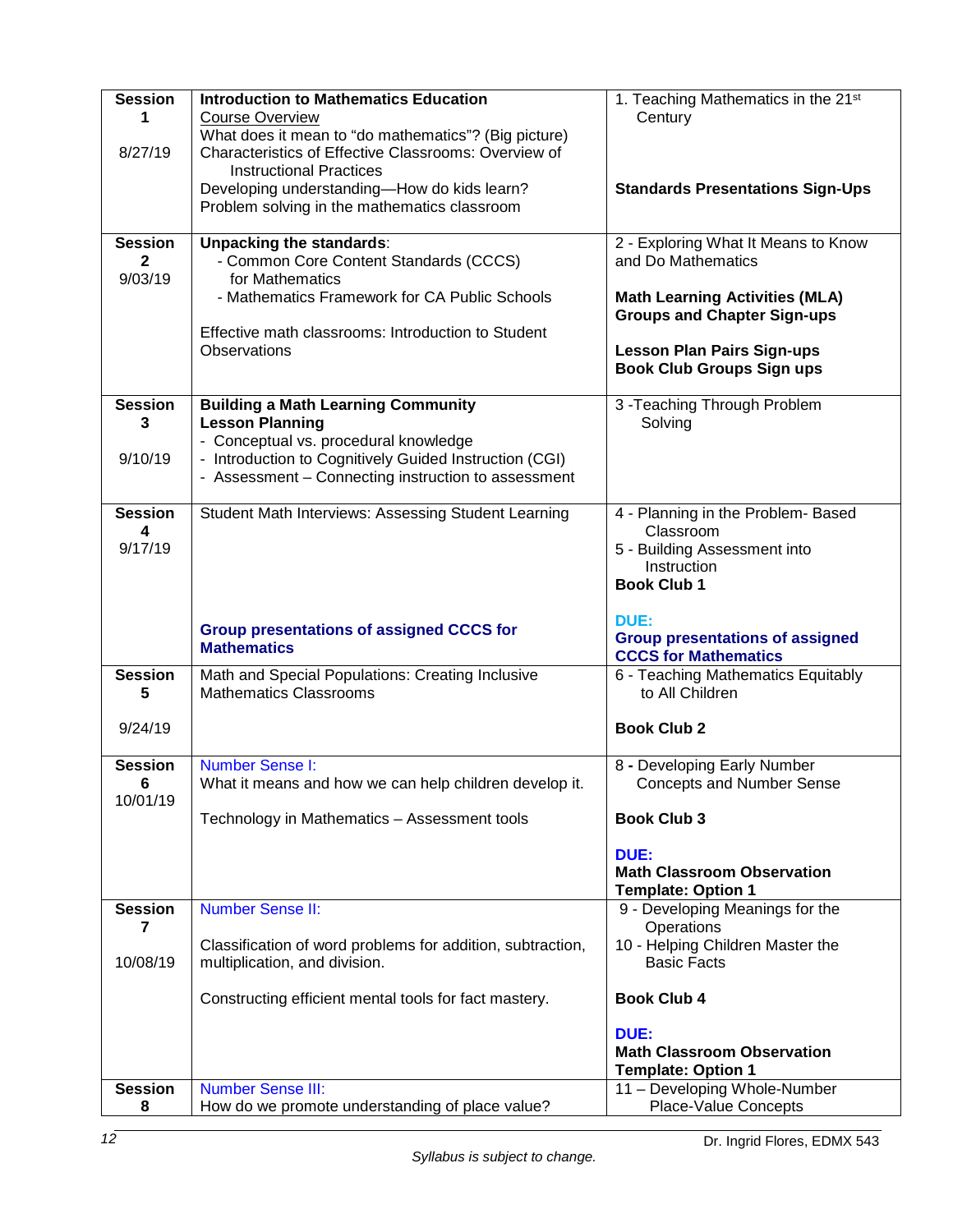| 10/15/19                                                                                                                                      | <b>Math Learning Activities X 2</b>                                                                                                                                                                                                                | <b>Book Club 5</b><br>DUE:<br><b>Math Classroom Observation</b><br><b>Template: Option 1</b>                                                                                 |
|-----------------------------------------------------------------------------------------------------------------------------------------------|----------------------------------------------------------------------------------------------------------------------------------------------------------------------------------------------------------------------------------------------------|------------------------------------------------------------------------------------------------------------------------------------------------------------------------------|
| <b>Session</b><br>9<br>10/22/19                                                                                                               | <b>Number Sense IV:</b><br>Flexible methods of computation/mental<br>strategies/estimation.<br><b>Error Patterns in Computation</b>                                                                                                                | 12 - Developing Strategies for<br><b>Addition and Subtraction</b><br>Computation<br>13 - Developing Strategies for<br>Multiplication and Division<br>Computation             |
|                                                                                                                                               | <b>Math Learning Activities X 2</b>                                                                                                                                                                                                                | <b>Book Club 6</b><br>DUE:<br><b>Math Classroom Observation</b><br><b>Template: Option 2</b>                                                                                 |
| <b>Session</b><br>10<br>10/29/19                                                                                                              | Algebraic Reasoning and Functions - Exploring patterns,<br>variables, and equations.<br><b>Math Learning Activities X 2</b>                                                                                                                        | 14 - Algebraic Thinking:<br>Generalizations, Patterns, &<br><b>Functions</b><br><b>Book Club 7</b><br>DUE:<br><b>Math Classroom Observation</b><br><b>Template: Option 2</b> |
| <b>Session</b><br>11<br>11/05/19<br>$**1$<br>(May<br>postpone<br>Lesson<br><b>Presenta-</b><br>tions to<br><b>Session</b><br>12 if<br>needed) | <b>Fractions:</b><br>Constructing understanding of fractions<br><b>Classroom Lesson Presentation: Number and</b><br><b>Operations in B-10: Place Value</b><br>(Grades 1 or 2)<br>(Grades 3, 4, or 5)<br>and<br><b>Math Learning Activities X 2</b> | 15 - Developing Fraction Concepts<br><b>Book Club 8</b><br><b>DUE:</b><br><b>Math Classroom Observation</b><br><b>Template: Option 2</b>                                     |
| <b>Session</b><br>12<br>11/12/19<br>$***2$                                                                                                    | <b>Fractions:</b><br>fraction computation<br><b>Classroom Lesson Presentation: Operations and</b><br>Algebraic Thinking (Grades 1, 2, or 3)<br><b>Lesson Classroom Presentation: Operations and</b>                                                | 16 - Developing Strategies for Fraction<br>Computation<br>17 - Developing Concepts of Decimals<br>and Percent<br><b>Book Club 9</b>                                          |
| ***3                                                                                                                                          | Algebraic Thinking (Grades 4 or 5) x 2                                                                                                                                                                                                             | DUE:                                                                                                                                                                         |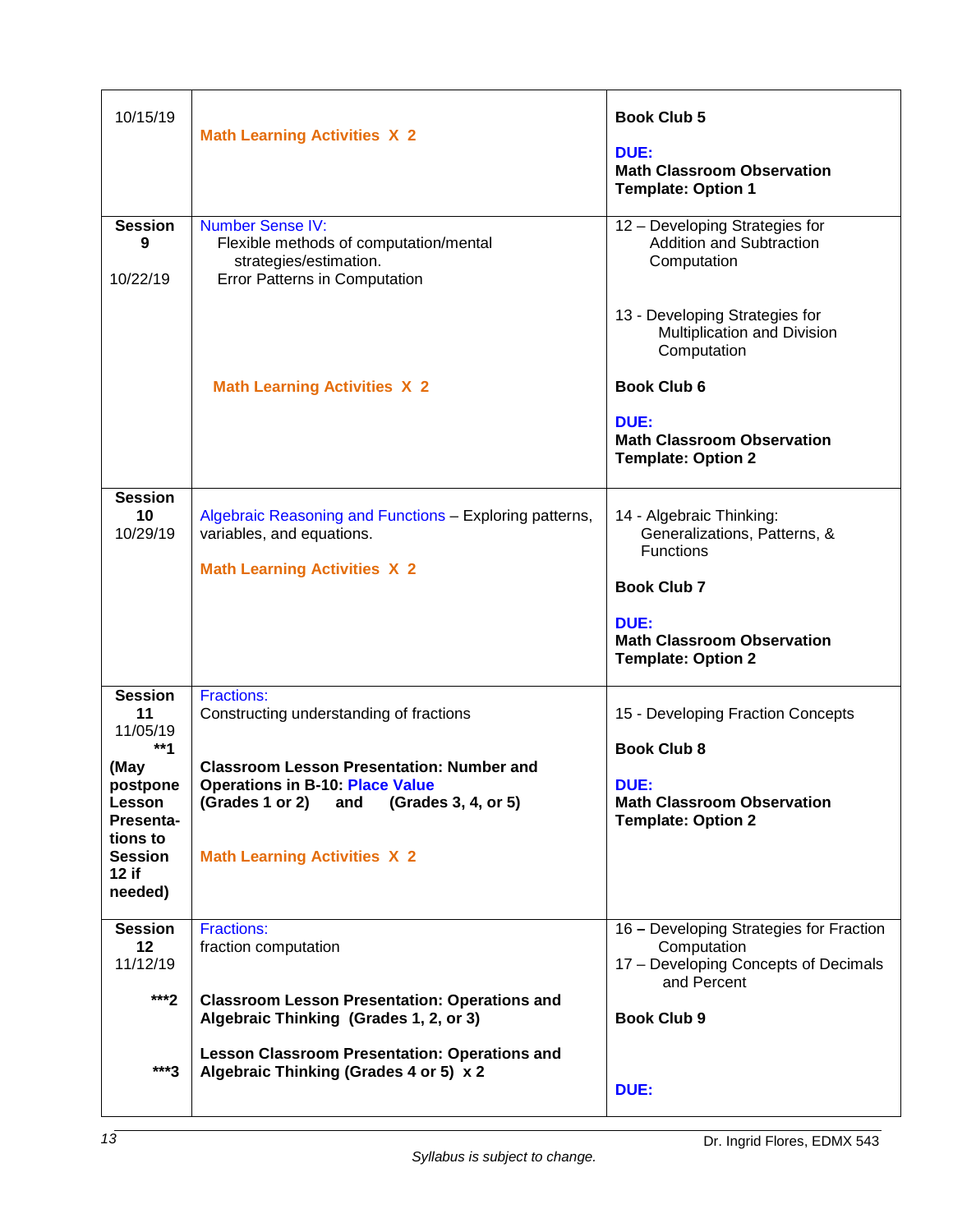|                                  |                                                                                                                                                                                     | <b>Math Classroom Observation</b><br><b>Template: Option 3</b>                                |
|----------------------------------|-------------------------------------------------------------------------------------------------------------------------------------------------------------------------------------|-----------------------------------------------------------------------------------------------|
| <b>Session</b><br>13<br>11/19/19 | Measurement - Customary and metric system                                                                                                                                           | 18 - Proportional Reasoning<br>19 - Developing Measurement<br>Concepts                        |
| ***4                             | <b>Classroom Lesson Presentation: Number and</b><br><b>Operations: Fractions</b>                                                                                                    | <b>Book Club 10</b>                                                                           |
|                                  | (Grades 3 or 4)<br>(Grades 4 or 5) $\times$ 2<br>and                                                                                                                                | DUE:<br><b>Math Classroom Observation</b><br><b>Template: Option 3</b>                        |
| <b>Session</b><br>14<br>11/26/19 | Geometry – Developing geometric reasoning and spatial<br>sense                                                                                                                      | 20 - Geometric Thinking and<br><b>Geometric Concepts</b>                                      |
| <b>ONLINE</b><br><b>SESSION</b>  | <b>Activities TBD</b>                                                                                                                                                               | <b>Book Club 11</b><br>DUE:<br><b>Math Classroom Observation</b><br><b>Template: Option 3</b> |
| <b>Session</b><br>15<br>12/03/19 | Probability & Data Analysis - Developing meaningful<br>experiences in gathering and displaying statistical data.<br>Exploring concepts of chance, simple and independent<br>events. | 21 - Developing Concepts of Data<br>Analysis<br>22 - Exploring Concepts of Probability        |
| $***5$                           | <b>Classroom Lesson Presentation: Measurement &amp;</b><br>Data<br>(Grades 1, 2, or 3)<br>and (Grades 4 or 5)                                                                       |                                                                                               |
| ***6                             | <b>Classroom Lesson Presentation: Geometry</b><br>(Grades 1, 2, or 3)<br>and<br>(Grades 4)                                                                                          |                                                                                               |
|                                  | <b>Course Wrap-Up</b>                                                                                                                                                               |                                                                                               |
|                                  | Assessment - This competency will be infused<br>throughout the course. Use this chapter as one reference<br>for planning instruction.                                               | 5 - Building Assessment into<br>Instruction                                                   |
|                                  | Technology - This competency will be infused<br>throughout the course. Use this chapter as an ongoing<br>reference.                                                                 | 7 - Using Technological Tools to<br><b>Teach Mathematics</b>                                  |

**NOTE: While this syllabus is carefully planned, it may be modified or adjusted at any time in response to the learning needs of the class.**

**Color Coding Legend:**

Blue = Mathematical Content and Course Topics and **Due Assignments** Orange = Mathematical Learning Activities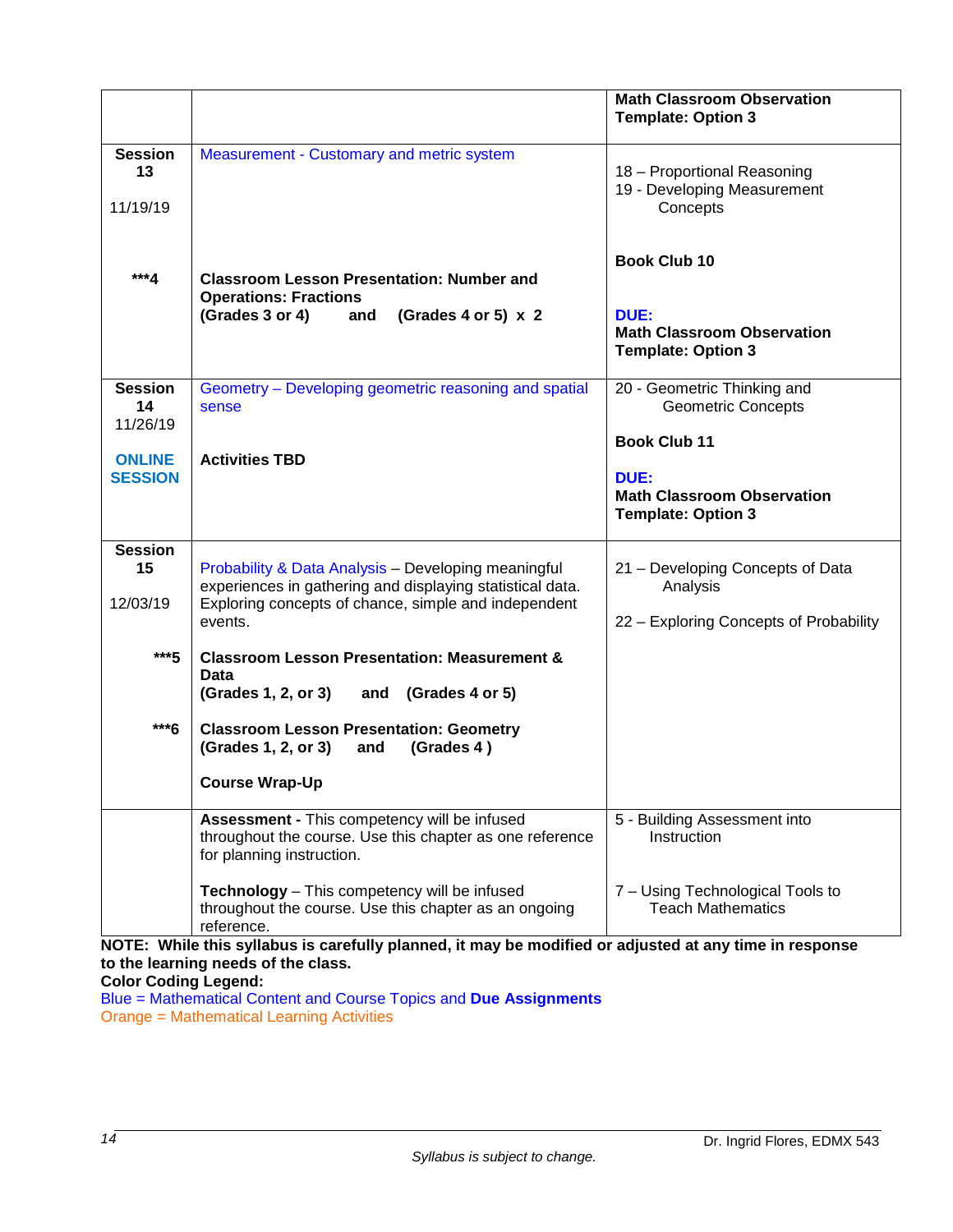### **THE PROBLEM-BASED THREE-PART LESSON INSTRUCTIONAL MODEL**

**Problem-centered teaching** opens the mathematics classroom to exploring, conjecturing, reasoning, and communication. This model is very different from the "transmission" model in which teachers tell students facts and demonstrate procedures and then students memorize the facts and practice the procedures. This model looks at instruction in three phases: launching, explore, and summary.

## **Launch (Before)**

In the first phase, the teacher launches the problem with the whole class. This involves helping students understand the problem setting, the mathematical context, and the challenge. The following questions can help the teacher prepare for the launch:

- What are students expected to do?
- What do the students need to know to understand the context of story and the challenge of the problem?
- What difficulties can I foresee for students?
- How can I keep from giving away too much of the problem?

The launch phase is also the time when the teacher introduces new ideas, clarifies definitions, reviews old concepts, and connects the problem to past experiences of the student. It is critical that, while giving students a clear picture of what is expected, the teacher leaves the potential of the task intact. He or she must be careful not to tell too much and lower the challenge of the task to something routine or to cut off the rich array of strategies that may evolve from an open launch of the problem.

### **Explore (During)**

In the explore phase, students work individually, in pairs, in small groups, or occasionally as a whole class to solve the problem. As they work, they gather data, share ideas, look for patterns, make conjectures, and develop problem-solving strategies. It is inevitable that students will exhibit variation in their progress. The teacher's role during this phase is to move about the classroom, to observe individual performance, and to select specific student work samples to be shared during the summary phase. The teacher helps students persevere in their work and differentiate their work by asking appropriate questions and providing confirmation and redirection where needed. For students who are interested in and capable of deeper investigation, the teacher may provide additional challenges related to the problem. Although it is imperative that all students be given enough time and opportunity to thoroughly work on the problem, it is not always necessary for every student to finish the problem at this time.

The following questions can help the teacher prepare for the explore phase:

- How will I organize the students to explore this problem? (Individuals? Pairs? Groups? Whole class?)
- What materials will students need?
- How should students record and report their work?
- What different strategies can I anticipate they might use?
- What questions can I ask to encourage student conversations, thinking, and learning?
- What questions can I ask to focus their thinking if they become frustrated?
- What questions can I ask to challenge students if the initial question is "answered"?

## **Summary (After)**

The summary phase of instruction begins when students have gathered sufficient data or made sufficient progress toward solving the problem. In this phase, students discuss their solutions as well as the strategies they used to approach the problem, organize the data, and find the solution. During the discussion, the teacher helps students enhance their understanding of the mathematics in the problem and guide them in refining their strategies into efficient, effective problem-solving techniques.